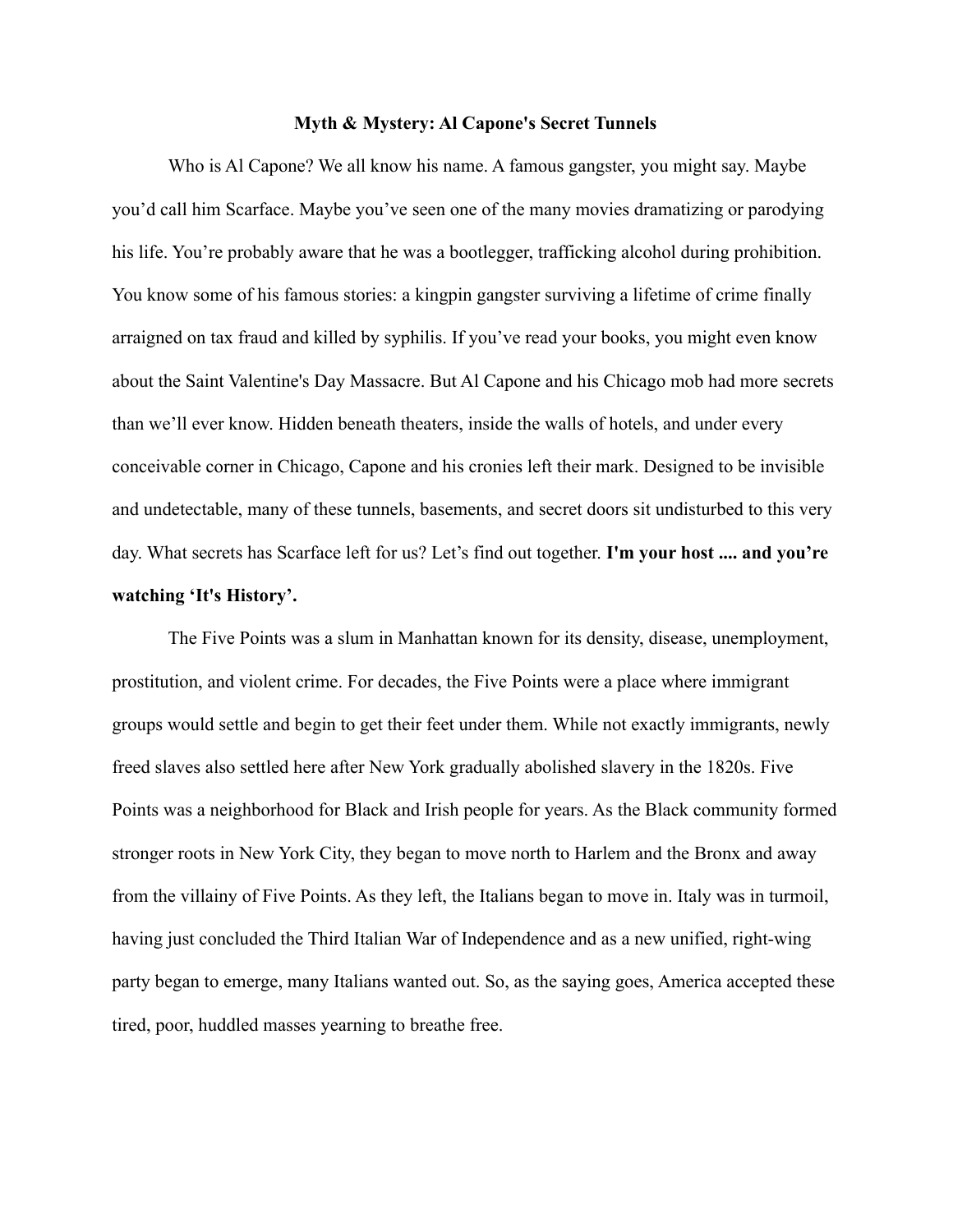Five Points was a melting pot, and it was where Al Capone first got involved with organized crime. It wasn't his first brush with crime though, as he was kicked out of school at just 14 for hitting a female teacher in the face. Capone was a bit of a miscreant, a roughhouser, and a street thug. He would work odd jobs, play baseball, get into fights. It wasn't until he met Johnny Torrio that he got involved in the world of the mob.

Torrio was the genuine deal: he ran a brothel and was the leader of the James Street Boys. He allied the group with the notorious Five Points Gang and rose to become an extortion boss in Brooklyn. In 1909 he was called to Chicago to operate and expand a chain of brothels run by Big Jim. During his time in New York, he met Capone. Whatever he saw in Capone was enough, as Torrio hired him to work as a bartender at the Harvard Inn on Coney Island. While he was working the door at the Harvard Inn, Capone for one reason or another let loose an insult at a woman. Back then the response when you were insulted was pretty harsh, and Capone was slashed with a knife three times on the left side of his face by that woman's brother. The damage done never fully healed, leaving him scarred. Hence his world-famous nickname: Scarface.

Years after Torrio moved to Chicago, he asked Capone to come with him. Torrio trusted Capone, and when you're running a chain of brothels in the notoriously violent Chicago, you want a guy you can trust. Capone's first job in Chicago wasn't too dissimilar to his gig in New York, he was the muscle. During his time as a bouncer at a brothel, he ended up contracting syphilis. While there were effective treatments at the time, they weren't widely known and Capone refused.

At the same time, liquor had just been outlaws and Torrio had money on his mind. After Big Jim refused to get into the bootlegging business, Torrio called and told him that a shipment was about to arrive at his restaurant. Big Jim drove there to await it, but instead, he was shot in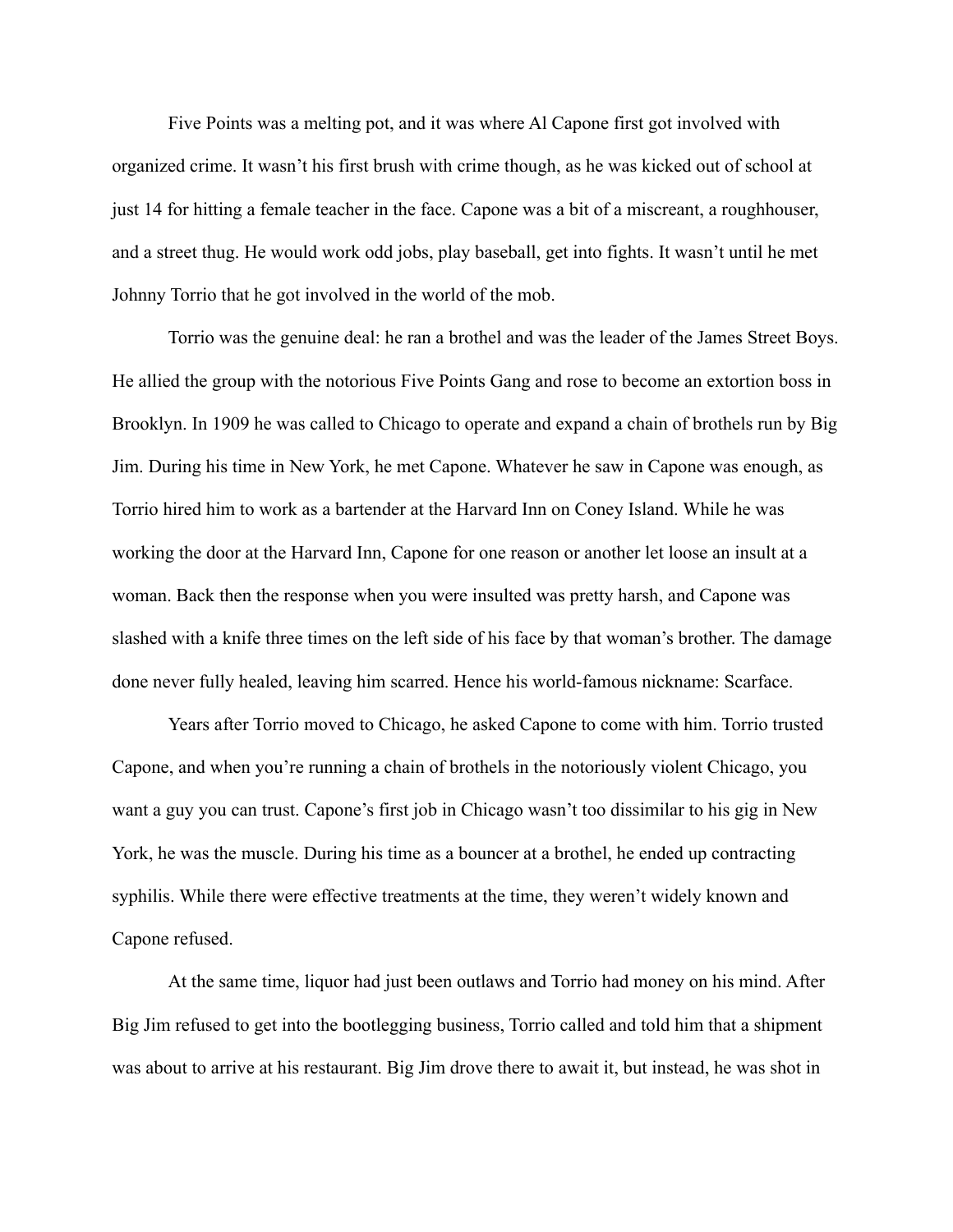an ambush by an unknown assassin. Many believe that Frankie Yale, owner of the Harvard Inn, had traveled from New York to Chicago and personally killed Big Jim for his friends. Jim's ex-wife, financially devastated by the divorce, may have been the one to call in the hit. Some believe that Al Capone, Torrio's most trusted muscle in Chicago, might have been the actual assassin, with Yale being the fall guy. Now that Jim was eliminated, Torrio took control of the Chicago Outfit and was now one of the most powerful criminals in the country.

In 1926, six years after taking control of the mob, Torrio was ambushed by some unknown assailant and suffered multiple bullet wounds. After a painful recovery, he resigned from his position as boss and handed over control of the Chicago Outfit to Al Capone, age 26. The organization ran illegal breweries all over the city and had a transportation network that reached all the way to Canada. The outfit also had established considerable political and police protection while running their rackets. Because of this, Capone leaned into his role, and began to use more violence to help increase the gang's profits. If you ran a restaurant or speakeasy and refused to purchase liquor from Scarface and his Chicago Outfit, you'd most likely get blown up. Throughout the twenties, over 100 people were killed in bombings related to the mob. Capone was also responsible for opening more brothels in the city. With protection from the police, the world of crime was his oyster.

Even with the police on his side, Capone was afraid of being caught out. Bootlegging was illegal and dangerous and given his authoritative manner of control, Capone had made more than his share of enemies. He saw how Big Jim and Torrio went down and wanted to avoid it at all costs. His entire multi-million dollar empire was underground, sometimes literally. Like every great mythic hero, there's a lot of dubious truths surrounding Capone's Chicago. Almost every building in Chicago over a hundred seems to be able to claim that Capone had a drink there, or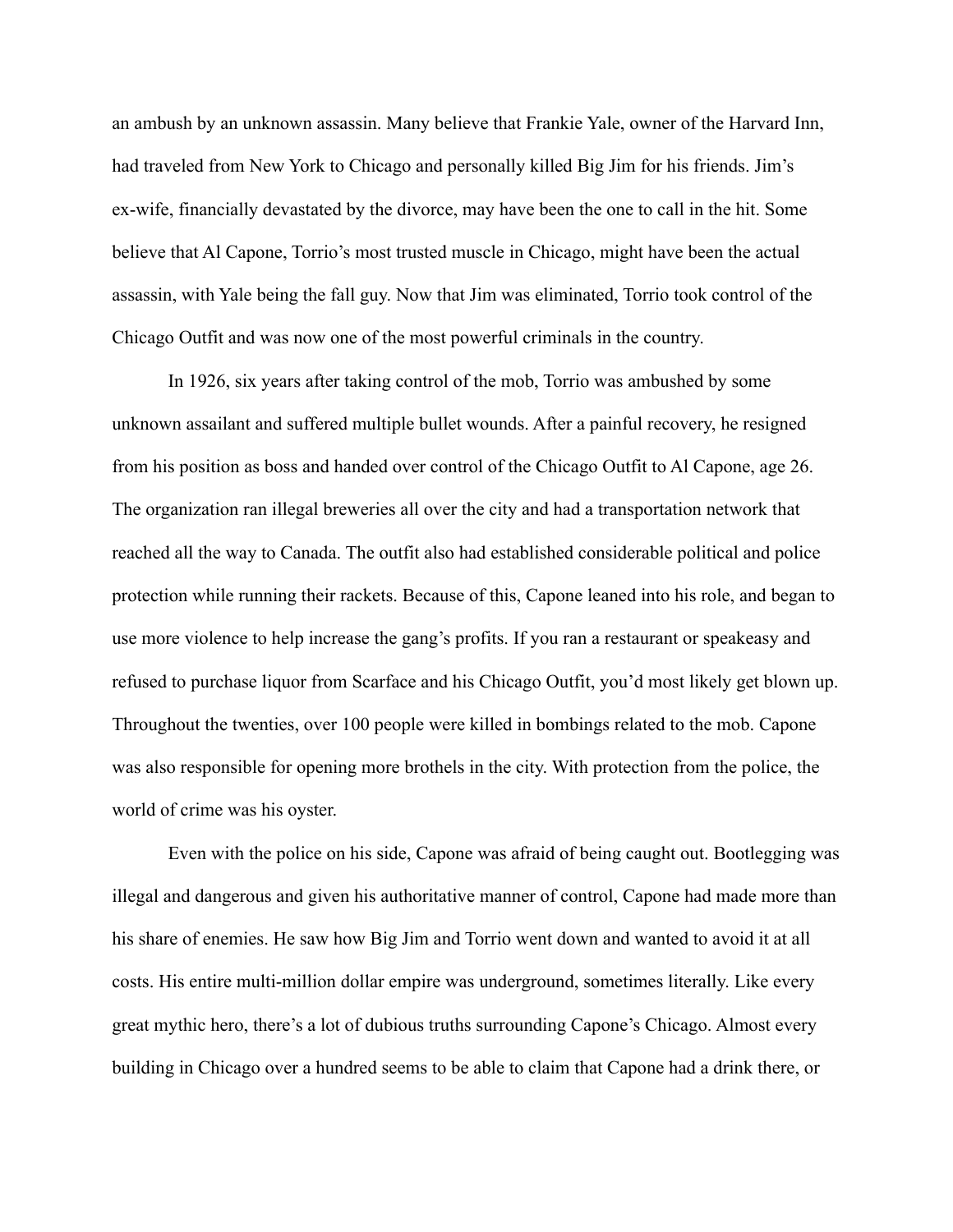killed a man in cold blood in their bathroom, or whatever tale seems closer to legend than fact. This makes it understandably difficult to track down all the places that *were* Al Capone's.

The Green Mill Lounge, built in 1914, claims to be an epicenter of Capone's activities. The owner goes out of his way to claim a single booth as the booth where Al Capone used to sit. Allegedly, it was his favorite booth because he could see the front door and the side door without his back being to either one. There is also a trap door hidden behind the bar. It led to the massive underground system designed for bootleggers. There were miles of underground tunnels, running to the nearby ballrooms and theaters. If the police raided Green Mill and Capone wanted to make a quick getaway, he could slip into the tunnels and be blocks away before the police even had a chance.

The Exchequer Pub has a similar story, but they're able to claim original architecture courtesy of Capone. The Moorish revival interior hidden behind a drop ceiling is the style and structure that Capone is said to have drunk beneath. The Blackstone Hotel, a famous luxury hotel often haunted by sitting presidents and international celebrities also has a claim to Capone's lineage, although not a tunnel. The interior barber shop was windowless, so Capone preferred it to a windowed one where any passerby could turn and decide to assassinate him. The modest, short Capone family home once housed him, his mother Theresa, and his wife Mae. It's nothing special, except for a tunnel between the house and the garage that Capone would use to slip away during his house arrest. That tunnel, like the tunnels at Green Mill and Exchequer, have been cemented up in the years since his fall.

While most of his life has entered popular myth, his downfall is often glossed over. Mobsters and bosses like Capone were very careful with their tracks. Hiding in tunnels isn't great for the ego or a very stylish method, but remaining unconvictable in court is far more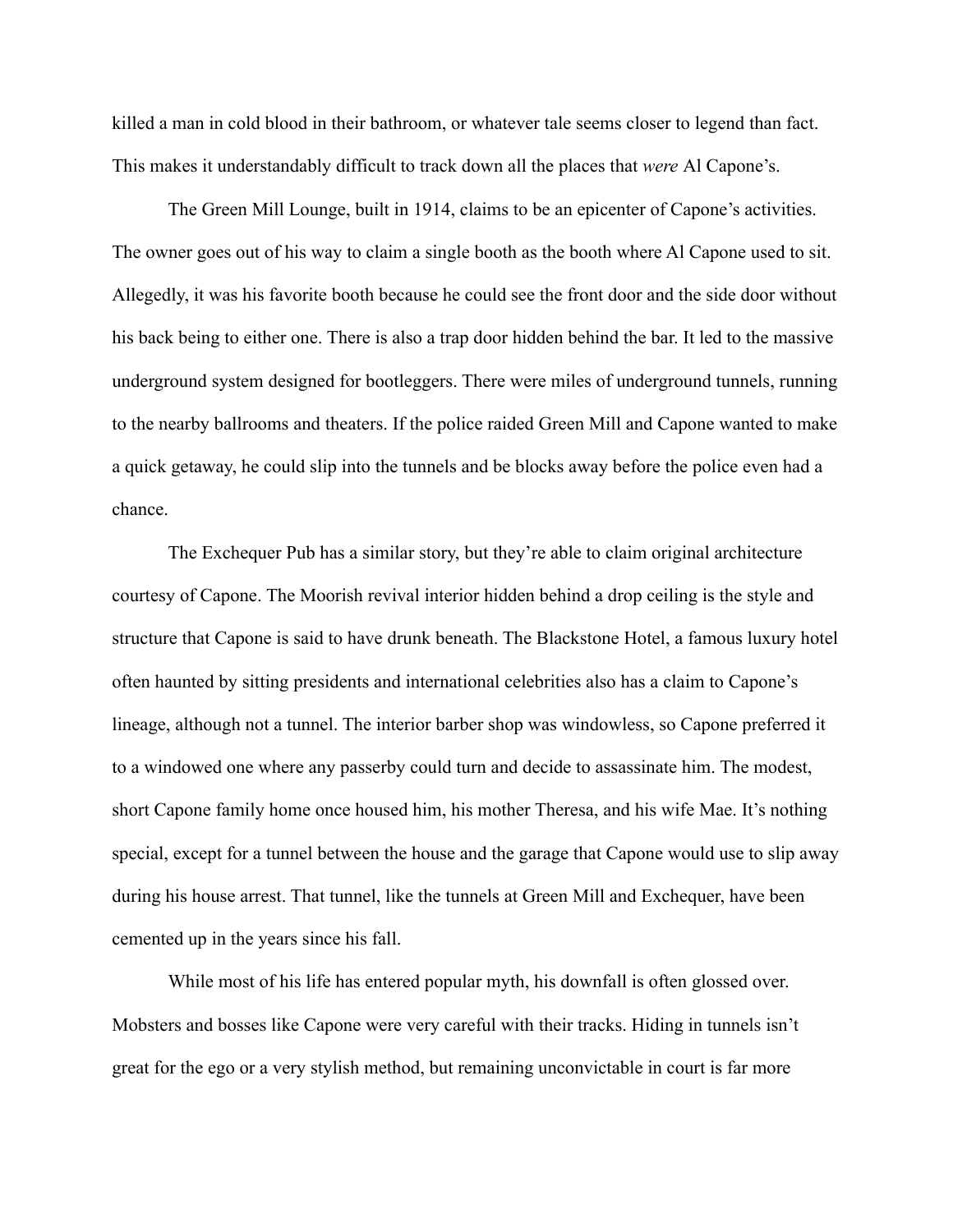important. Despite the breadth of his crimes and his network's being widely known, there's little that could actually be pinned on Al Capone himself. Conversations with his goons weren't recorded, there was no audit log or text message string to rely on. He was arrested once in Philadelphia for carrying a concealed weapon, but served a measly year and continued with ihs work. Eventually, Assistant Attorney General Mabel Walker Willebrandt, or the First Lady of Law, connected the dots that the mobsters hadn't: their tax returns. They never filed for anything at all with the state, despite making incredible sums of money and leading lush lavish lives, and thus they could be convicted of tax evasion without requiring the difficult-to-get hard evidence and testimony about their other, more violent crimes.

So the man who had terrorized a city, who had transformed the face of organized crime and turned himself into a celebrity, a legend, wasn't convicted for his violence, or his extortion, or even for the booze he was bootlegging. He was arrested and convicted on 22 counts of tax evasion. The cops then used this as an excuse to investigate, and some of the bootlegging was found out. So despite being responsible for toppling buildings and the deaths of hundreds, according to the U.S. government, Capone's only crime was not paying taxes and loving booze.

Capone was imprisoned in Atlanta, Georgia with a sentence of 11 years at the age of 33. So, hypothetically, Capone would've been out of prison at 44 and could resume business or retire a free man. Unfortunately, he had spent time in the brothels when he was a bouncer, and his syphilis was catching up to him. In Atlanta, he was officially diagnosed with syphilis and gonorrhoea. He was also suffering from withdrawal, and his cocaine usage had perforated his nasal septum. Capone was in a pretty sour state, and the goons that were protecting him on the inside were arousing suspicions and heightening tensions. To ease tensions and remove him from his network, Capone was sent to Alcatraz maximum security prison in San Francisco.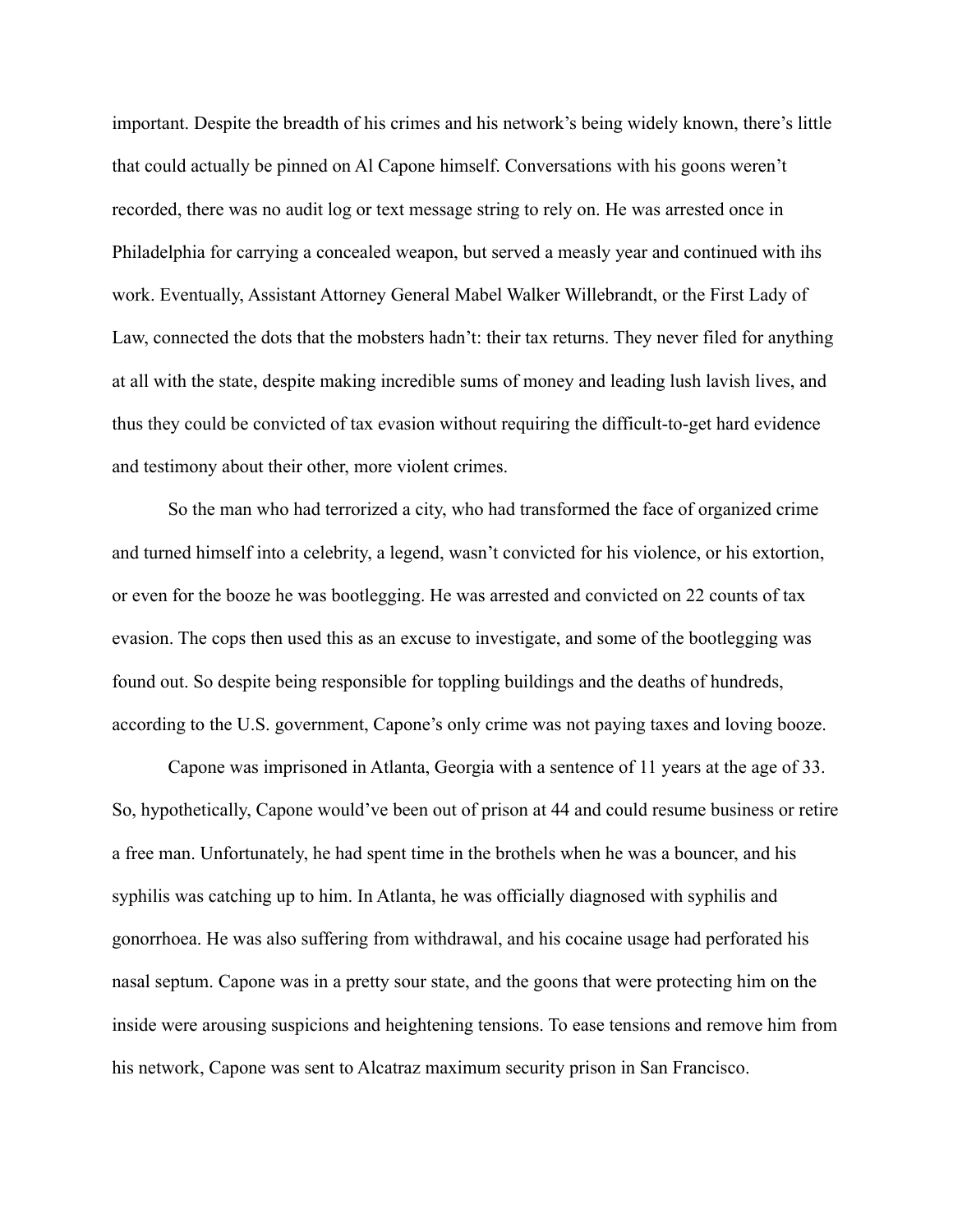Due to his continual decline, Capone was released from prison in 1939, just six years after his initial imprisonment. The Johns Hopkins Hospital in Baltimore refused to admit him due to his reputation, but Union Memorial Hospital was gracious enough to accept him. Despite his ailing mind, Capone was grateful for the compassionate care that he received and donated Japanese weeping cherry trees to the hospital, one of which still stands to this day. He lived out his final years in deep decline, one physician stating that he had the mental capacities of a twelve-year-old. He eventually died in 1946 of a heart attack, at his mansion in Florida.

While the man died with little dignity left, his legend persisted. In 1986, forty years after Capone's death, recently fired ABC News host Geraldo Rivera hosted a television special called "The Mystery of Al Capone's Vaults". The special broadcast was billed as the live unearthing of mobster Al Capone's secret vaults which were recently located under the old Lexington Hotel in Chicago. Millions of people watched the 2-hour show, and they had IRS agents and medical examiners on hand in case they uncovered cash or corpses, but all that was in the safe was dirt. Thirty million viewers made it the highest rated television special in history. Rivera and the legend of Al Capone had inadvertently launched a new form of news, where instead of reporting on news, entire programs were about possible and hypothetical news. With the advent of the 24-hour news cycle in the 90s, this focus on the hypothetical became the primary way Americans received their news. Al Capone's myth was so famous, his mystery and intrigue so powerful, that it changed the way we get our news forever.

And as the Geraldo Riveras of the world get rich and make their careers off the back of his legend, the history is actively being destroyed. Capone was so famous, for many he was synonymous with the city of Chicago. But the city didn't want his fame, and has tried very hard to scrub this bloody history from its legacy. Mayor Richard M. Daley even tried to block